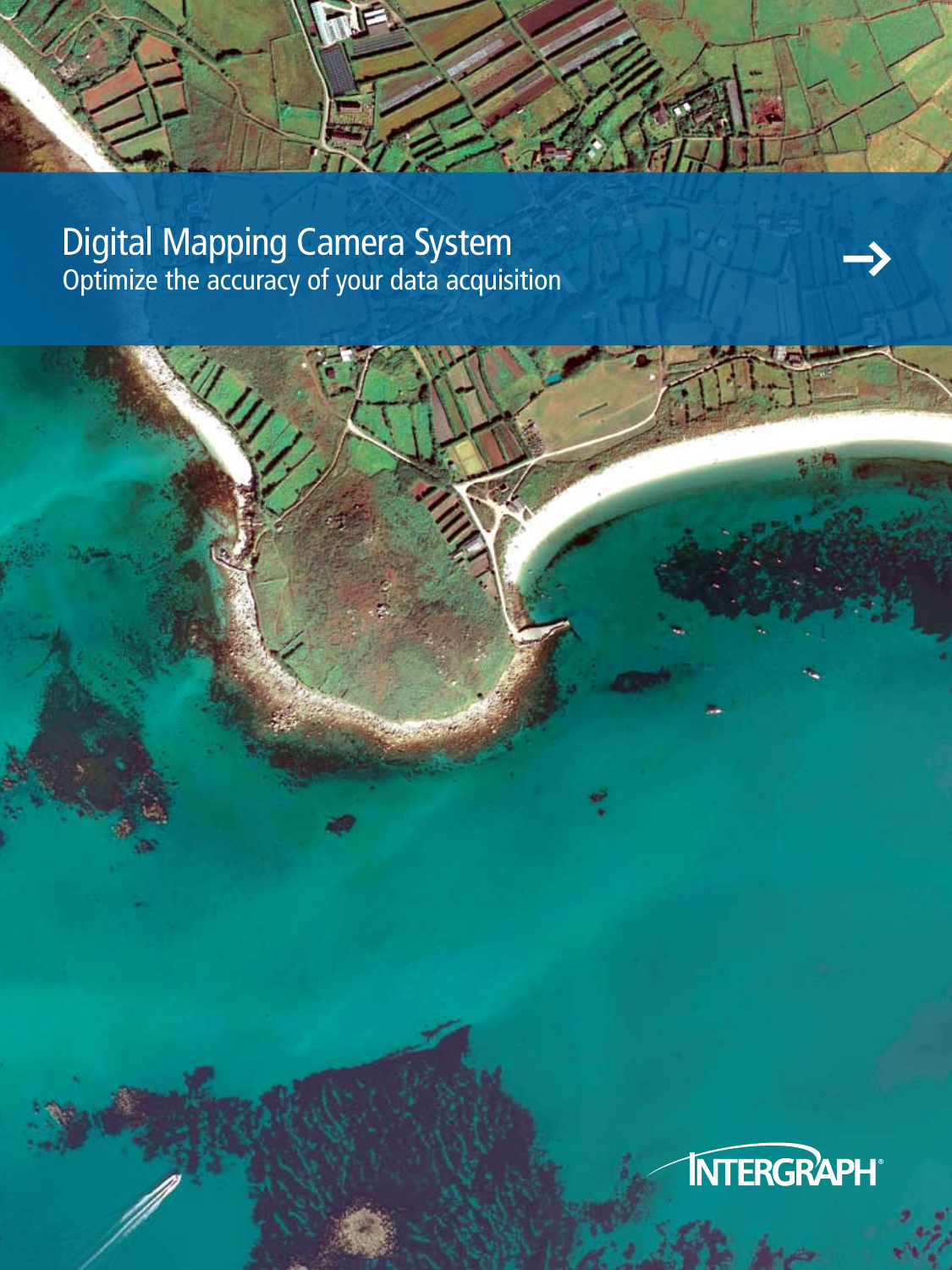# Digital Mapping Camera System

Intergraph®'s Z/I Imaging® Digital Mapping Camera (DMC®) is the industry's most innovative and precise turnkey digital camera system. The DMC supports aerial photogrammetric missions for the broadest range of mapping, geographic information systems (GIS), and remote sensing applications.

The complete data acquisition system delivers small-scale or large-scale images with high-quality resolution at engineering-scale accuracy – supplying images with ground resolutions of less than four centimeters (1.5 inches). The modular system consists of state-of-the-art components centered on frame sensor technology and solid-state data storage to enhance all aspects of the digital workflow. The reliability and accuracy of the DMC exceeds the level of expectation for the industry – ensuring high geometric and radiometric resolution. The system delivers images digitally, enabling direct production of a wide range of mapping and image analysis deliverables, including orthophotos, digital terrain models (DTMs), and more.

The combination of innovative components makes the DMC ideal for capturing data for all mapping applications, including agriculture, cadastral mapping, cartography, forestry, land use/land cover mapping, environmental studies, natural hazard assessment, flood risk management, transportation engineering, urban planning, civil engineering, oil and gas exploration, and geology.

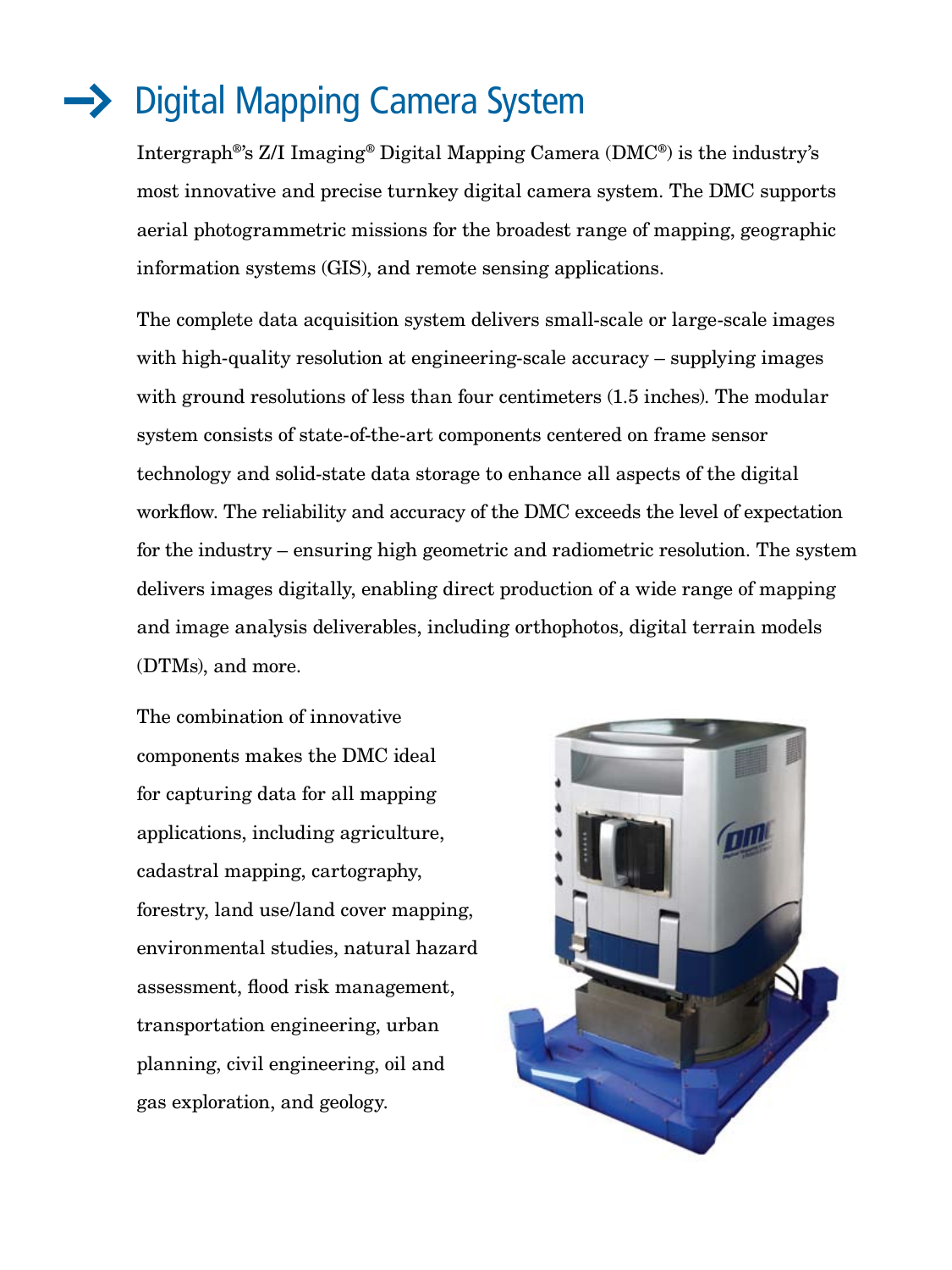# **An investment that yields accuracy and profit**

Companies that employ digital camera technology can rapidly increase their return on investment. Films, scanning, and processing account for the majority of the cost for typical photo flights using a film-based camera. With a digital camera, the laborious and time-consuming tasks of processing and scanning film are eliminated, resulting in significant savings in both time and money.

For a typical photo flight with a DMC to capture imagery of a city with an area of 890 square kilometers at a photo scale of 1:5000 with 60 percent overlap and 20 percent sidelap – an estimated total of 3,600 images – the DMC system can deliver savings of 50 to 75 percent of acquisition costs. This means companies can recover their investment very quickly. Return on investment for companies of varied ranges of image production will depend upon the size, type, and number of annual projects.

#### **ACCURACY THROUGH INNOVATIVE DESIGN**

The DMC system was developed to bring the benefits of digital technology to aerial mapping cameras.

Exceeding the highest accuracy and rigid image geometry (repeatability), the DMC incorporates rigidly mounted frame sensors, giving stable internal geometry. Frame geometry is the preferred method for producing stable and reliable digital imagery. In addition, the new camera was designed to perform under diverse light conditions with a wide range of exposure times and utilizes electronic forward motion compensation (FMC).

# **Charge Coupled Device (CCD) sensors record precise geometry**

Employing CCD frame (matrix) sensor technology allows the DMC to meet rigorous goals and offers advantages not seen with small-format framing sensor technology or line sensor technology. The technology ensures rigid image geometry in a fashion analogous to a precision film platen. The DMC is not dependent upon a global positioning system (GPS), if used. Even if GPS lock is completely lost, flight conditions are severely turbulent, or light conditions are poor, users can be assured that highquality metric imagery is "in the can" and ready to exploit using traditional photogrammetric methods.



#### **Tokyo Tower, Tokyo, Japan**

Rising 333m above the city, the Tokyo Tower stands as the symbol for Tokyo. It is the world's highest self-supporting steel tower and the tallest man-made structure in Japan. This image of the landmark was captured using a DMC system. Image courtesy of Aero Asahi Corp., Japan.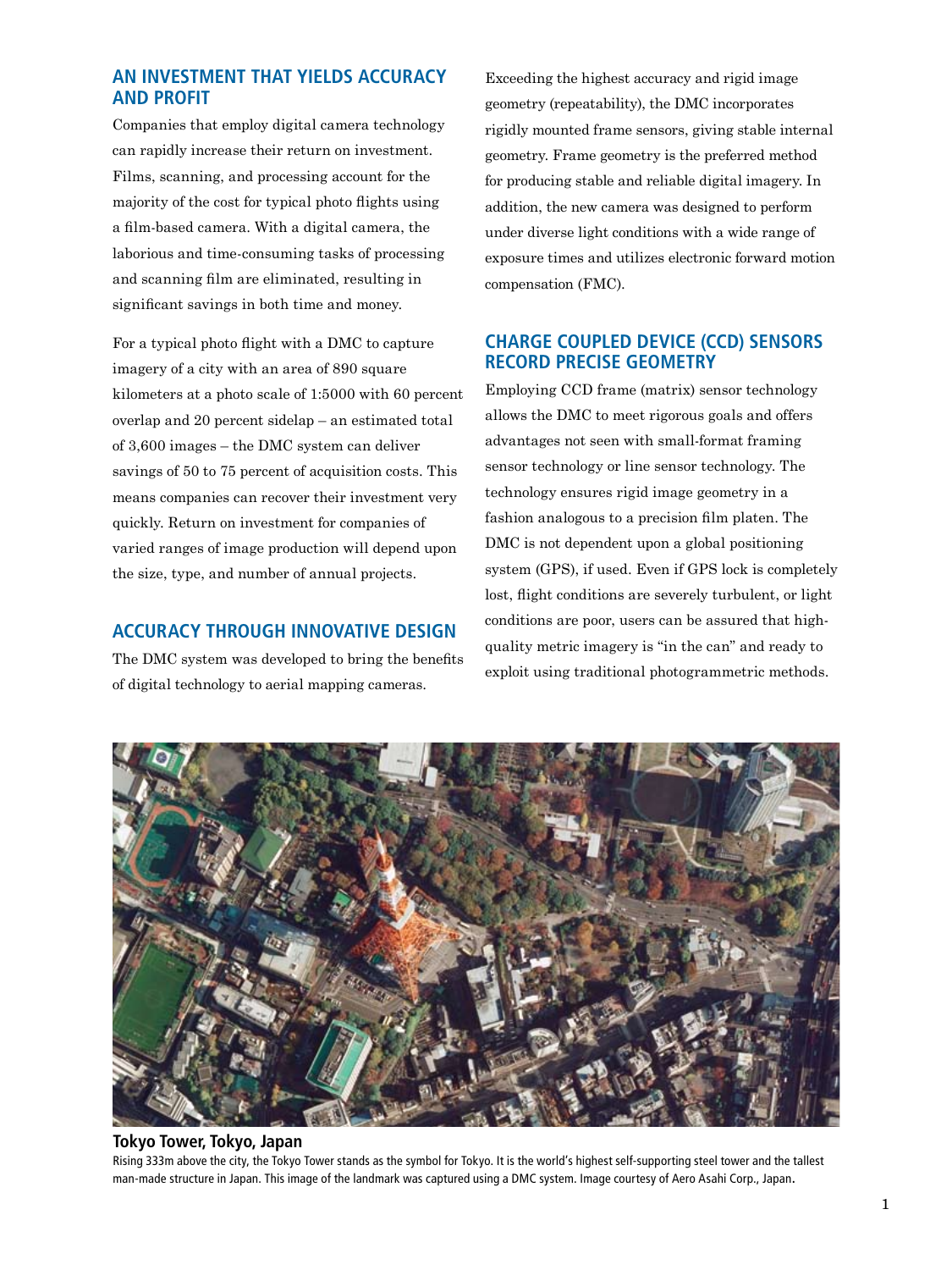Features such as completely electronic FMC and 12-bit per pixel radiometric resolution for each of the panchromatic and color channels ensure image quality that is stunning compared to scanned aerial films. Because the DMC exposes a square pixel footprint and all camera heads are exposed simultaneously, the image is frozen in one shot and adverse influences due to airspeed fluctuation, sudden aircraft movement, or objects moving within the frame are minimized.

The CCDs are full-framed sensors with high optical fill factor and sensitivity. DMC offers pixel size of 12 microns by 12 microns (square) and with a high linear dynamic range of 12-bit. The architecture of the CCDs offers parallel readout registers on all four corners of the chip.

Because of the two-dimensional area sensor, the image data has a known and precise geometry in both X and Y directions. This provides a repetition rate for the system of one image every 2.1 seconds and high readout rates, which is important for a good signal-tonoise (S/N) ratio. The DMC ensures optimum precision results. For example, a photo flight at an altitude of 500 meters (1,640 feet) at an approximate speed of 140 knots produces images with 60 percent overlap in the flight direction and with a ground sampling distance of five centimeters (less than two inches).

# **Innovative camera, lens, and shutter technology**

Z/I Imaging partnered with Carl Zeiss to develop a unique lens design, minimizing distortion and maximizing resolution. The DMC's innovative design solves the problem of the size limitation of array CCDs by amalgamating eight individual CCD array cameras into a composite system. The DMC possesses a unique lens system, featuring minimal distortion, large (f/4) aperture, high resolution, and homogenous field response.

The eight individual camera modules are autonomous units and capture a central perspective view. Since separate lenses are used for each of the eight camera heads, the resulting overall image produces higher optical performance than can be achieved in a single, large-diameter lens. The highresolution panchromatic channel contains four 7k x 4k large-area CCD chips and high-performance lenses with 120-millimeter focal length at a maximum aperture of f/4. For the simultaneous collection of color and false color infrared images, four multi-spectral camera heads are incorporated in the camera base unit.

To achieve high-quality color separation, each color channel features a separate high-performance, wide-



#### **Quebec City, Quebec, Canada**

These color, color infrared, and panchromatic images of Quebec City's historic old town, a UNESCO World Heritage Site and North America's only walled city, were captured using a DMC system. The year 2008 marks Quebec city's 400th anniversary. Image courtesy of Groupe ALTA.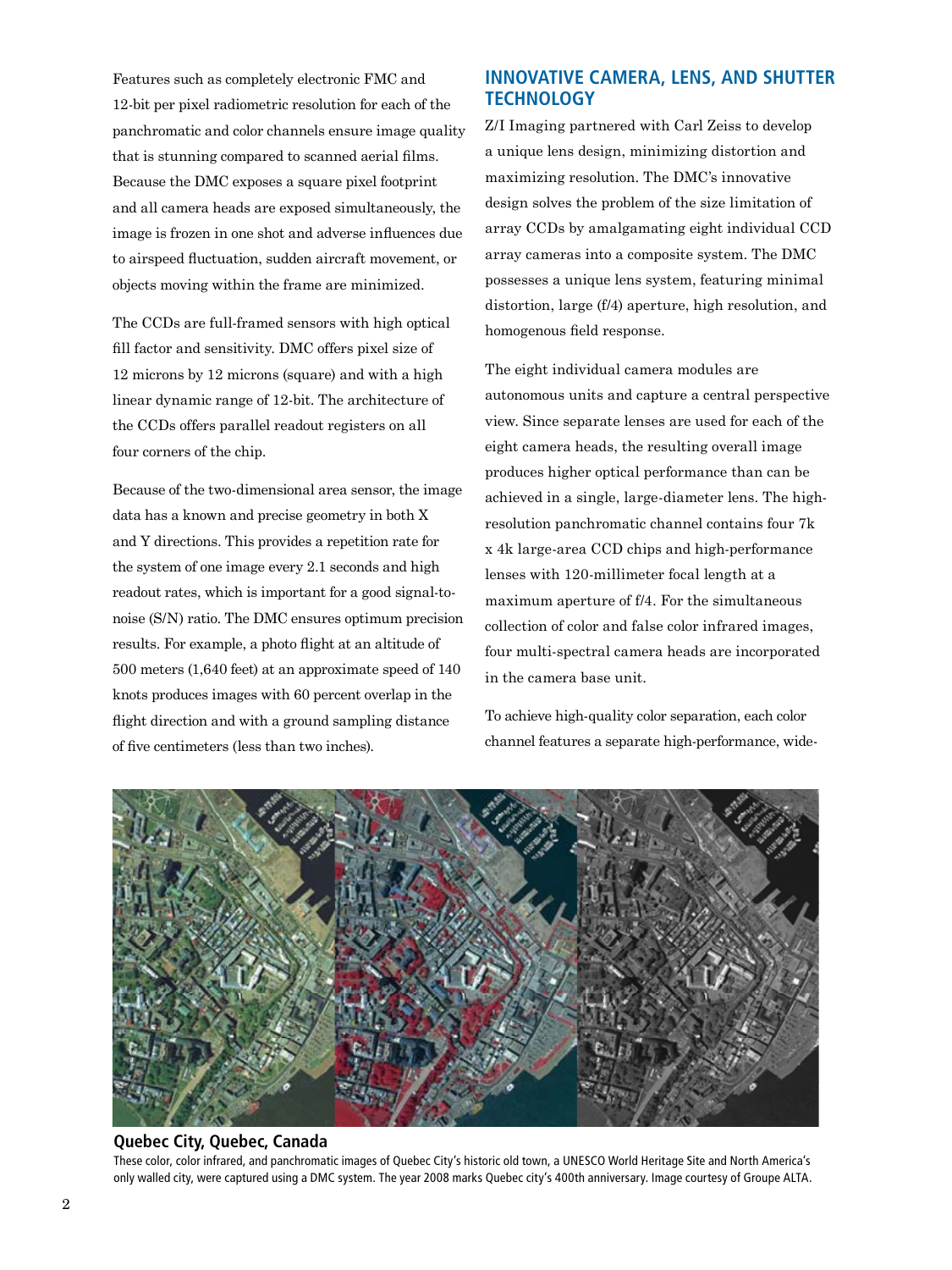

**Redfish Bay, Texas, USA** 

This image of Redfish Bay, Texas, was captured at 8,200 feet above ground using a DMC system. The purpose of this flight was to identify through image analysis any scarring to the state-protected, natural sea grass by boat propellers at Redfish Bay. Image courtesy of Photo Science.

angle lens with a maximum aperture of f/4 and 25-millimeter focal length, a 3k x 2k CCD chip, and a high-performance color filter based on non-organic material. The cameras are mounted inside a rigid optics frame designed specifically to ensure precise alignment of the optical axes.

The front-end electronics, with signal conditioning, analog-to-digital conversion, CCD timing, and processing, are directly integrated inside the camera module. This integrated design technique ensures a very high S/N of the CCD and minimizes the electromagnetic interference (EMI) within the system. Shutter development was focused on achieving precise synchronization to exclude geometric errors. An electromechanical shutter placed in the center of each of the camera lenses exposes all image points through the optical paths at the same moment, resulting in a distortion-free image. The DMC shutters provide the operator superior performance over slit shutters used in standard reflex cameras by preventing geometric distortion inside the image field caused by aircraft movement during exposure time.

On top of the optics frame is the camera electronics unit. This enclosure houses the complete camera head electronics that control the camera modules, includes the power electronics for the shutters, collects the image data, and communicates with the camera

control unit. The camera control unit configures the complete system, communicates with the external systems, monitors the data flow, and stores data on solid state disks (SSD).

## **Forward Motion Compensation (FMC)**

Electronic FMC is an absolute necessity for acquiring a blur-free image under large-scale mapping conditions. To allow fully electronic FMC of the digital image, the CCD matrix sensors used in the DMC camera heads are operated in time-delayed integration mode.

This technique is similar to the image blur removal concepts used in film cameras but without the limitation and potential failure modes of moving parts. The FMC used within the DMC is capable of compensating for much higher Velocity/Height (V/H) ratios than mechanical systems, thus greatly extending the operating envelope of the DMC. A large sensor area along the flight strip allows long exposure times while maintaining a high enough air speed for a photo flight with a fixed wing aircraft at low altitudes. This type of FMC cannot be achieved in standard linear CCD or "push broom" sensors. Electronic FMC, with the combination of precision optics and framing CCDs, allow the DMC to achieve high ground resolutions of only a few centimeters.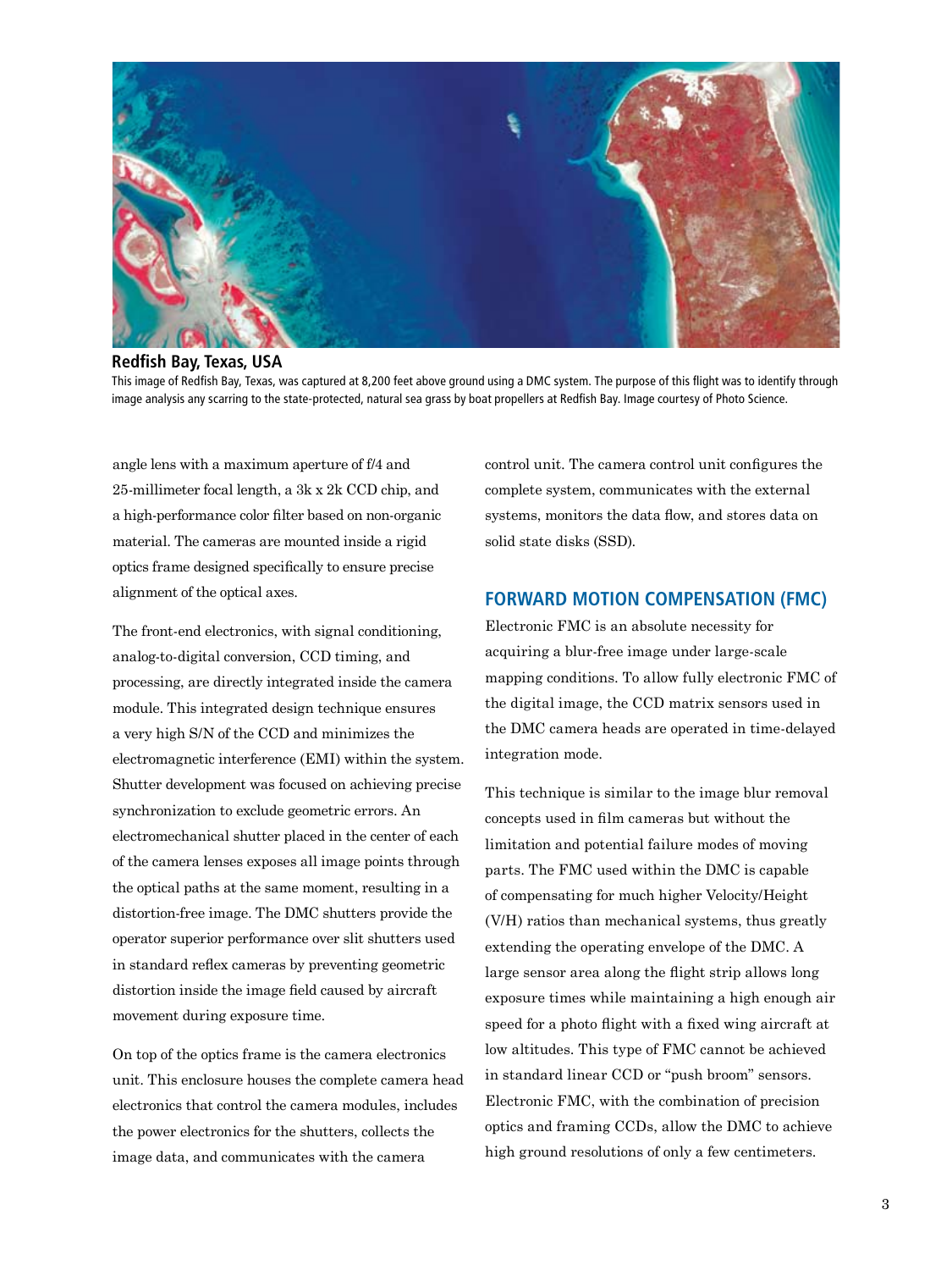#### **Flexible on-board system**

To ensure a smooth transition when replacing cameras in the aircraft, the DMC fits into the same form factors as existing film-based cameras, such as the RMK family of cameras, the LMK, or the RC camera series. This eliminates the need, in most cases, to modify the dimensions of an existing camera hole in the aircraft floor. The DMC also takes into account the maximum operational flexibility needed while transitioning to an all-digital configuration. Included as part of the system is Z/I Inflight, an integrated flight management system (FMS), which can also manage film-based cameras.

#### **Photo flight scope of action**

Besides adding flexibility for transitioning to a digital system, the Z/I Mount (the digital replacement for the industry-leading T-AS) Gyro Stabilized Suspension Mount compensates for the roll, pitch, and yaw of the aircraft. State-of-the-art digital microgyros, active control components, and passive vibration damping are used to stabilize the camera. Stabilization combined with improved vertical alignment of the camera ensures better image quality. The Z/I Mount is also compatible

with RMK-TOP film cameras and incorporates a digital interface for full control of the camera mount.

# **On-board data storage capacity**

When operated in full-color, 12-bit per pixel mode, the camera system generates about 272 megabytes of raw image data per exposure. Therefore, the control electronics require a special high-throughput design, which is capable of managing this data stream. It consists of two complete PCI-bus-based slot PCs operating in parallel. The image data of the camera modules is transferred via a parallel bus to highspeed, frame-grabber PCI-bus cards. Finally, the data is transferred via a separate data link from each of the CPU systems onto a removable, ruggedized storage system. This solid state disk system is a removable, solid-state RAM storage cartridge with a capacity of 1,200 images or 660 gigabytes. This high-speed, high-capacity solid state/storage is unique in the industry, providing unlimited storage with the use of multiple cartridges. These low-weight, compact units can be swapped out during the mission for unprecedented storage capacity and reliability. Since they are incorporated within the camera body itself, the space, weight, and power consumption



The DMC's solid state disk technology has the capacity to store 1,200 images in a single cartridge.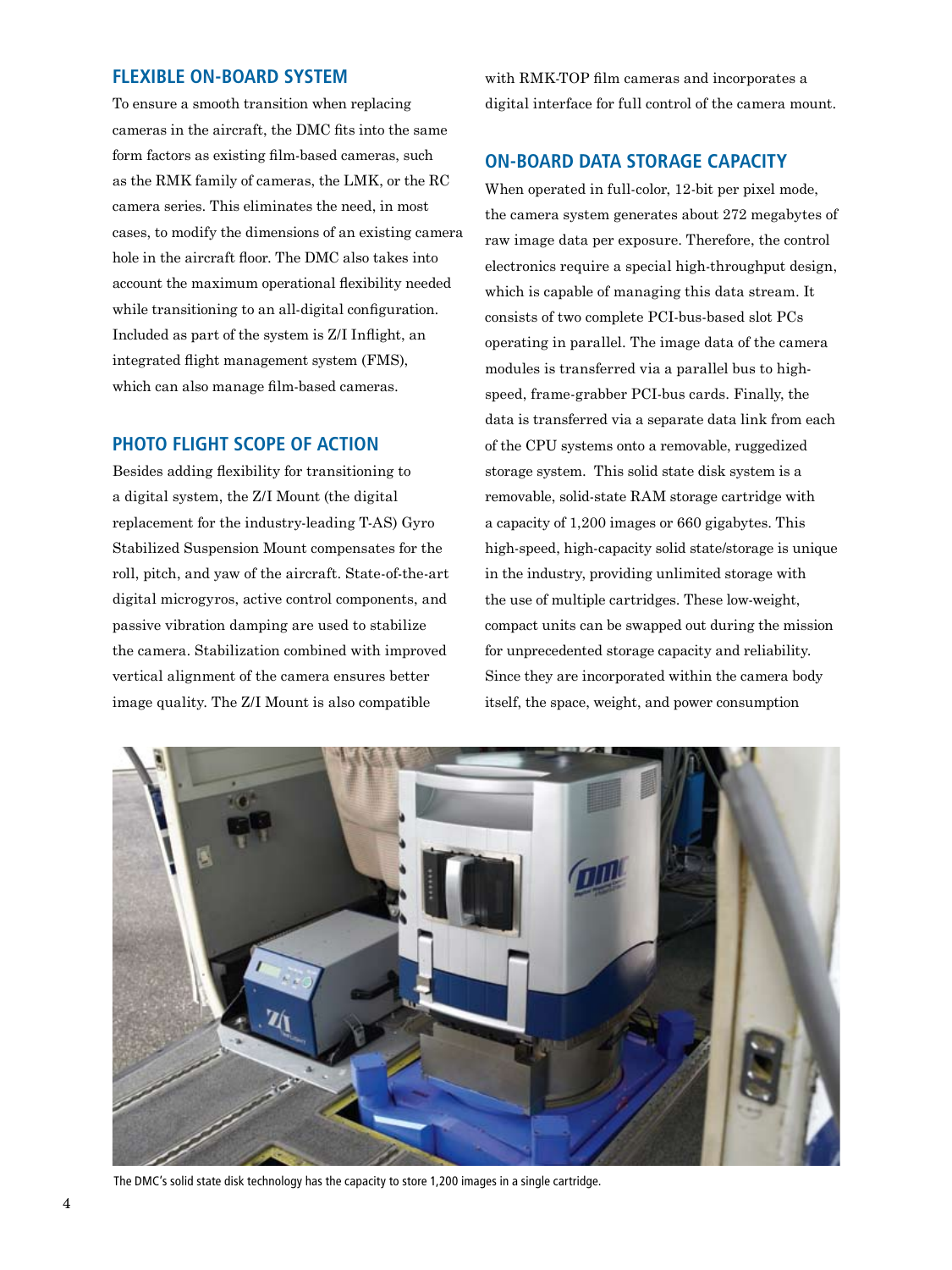

Z/I Mission includes 3D mission planning capabilities. This image shows the exposure centers at their precise position and the photo footprints projected onto the DTM surface exported into Google Earth.

of disk drive units is completely eliminated. This allows the DMC system to be flown in an aircraft as small as a Cessna 206. Another important point to note is all previous DMC systems can be upgraded to SSD technology, again protecting our customers' investment in Intergraph's data acquisition solutions.

# **Immediate storage and rapid performance**

The DMC system includes a complete post-processing system for converting the raw DMC exposures into standard central-perspective images. The system includes an optional rack-mounted server, high-performance RAID for data storage, and a multi-processor server for rapid, post-processing performance. Processed images, along with flight metadata, are stored in standard, non-proprietary formats for immediate use within ImageStation® solutions or any third-party softcopy system.

# **ACCURACY FROM START TO FINISH**

The DMC system provides a complete digital acquisition solution, including all of the hardware and software components necessary to address every stage of the workflow – from mission planning through post-processing.

# **Comprehensive mission planning**

Successful data acquisition starts with proper mission planning to set up and plan necessary flight lines to acquire imagery of target areas. The DMC utilizes newly designed software to implement and manage aerial surveys. Z/I Mission is a comprehensive mission planning, reporting, and post-processing tool that provides an innovative solution for aerial survey procedures – from creating the initial flight plans to generating reports and indices for the final exposures. Z/I Mission provides a rich data environment that can access vector mapping data, digital orthophotos, or any georeferenced raster backdrop, including KML or KMZ format of Google Earth. This mission planning system addresses usual functions such as flying a particular azimuth, planning the most economical mission for a given region of interest, 3D mission planning, and more. The geospatial software is an integrated system requiring no computer-aided design (CAD) or GIS software, and may be operated as a standalone product. It can incorporate CAD and GIS data in a seamless flight planning environment.

An added advantage is that Z/I Mission can utilize the data files from our previous flight planning software packages, thereby protecting our customers' technology investment.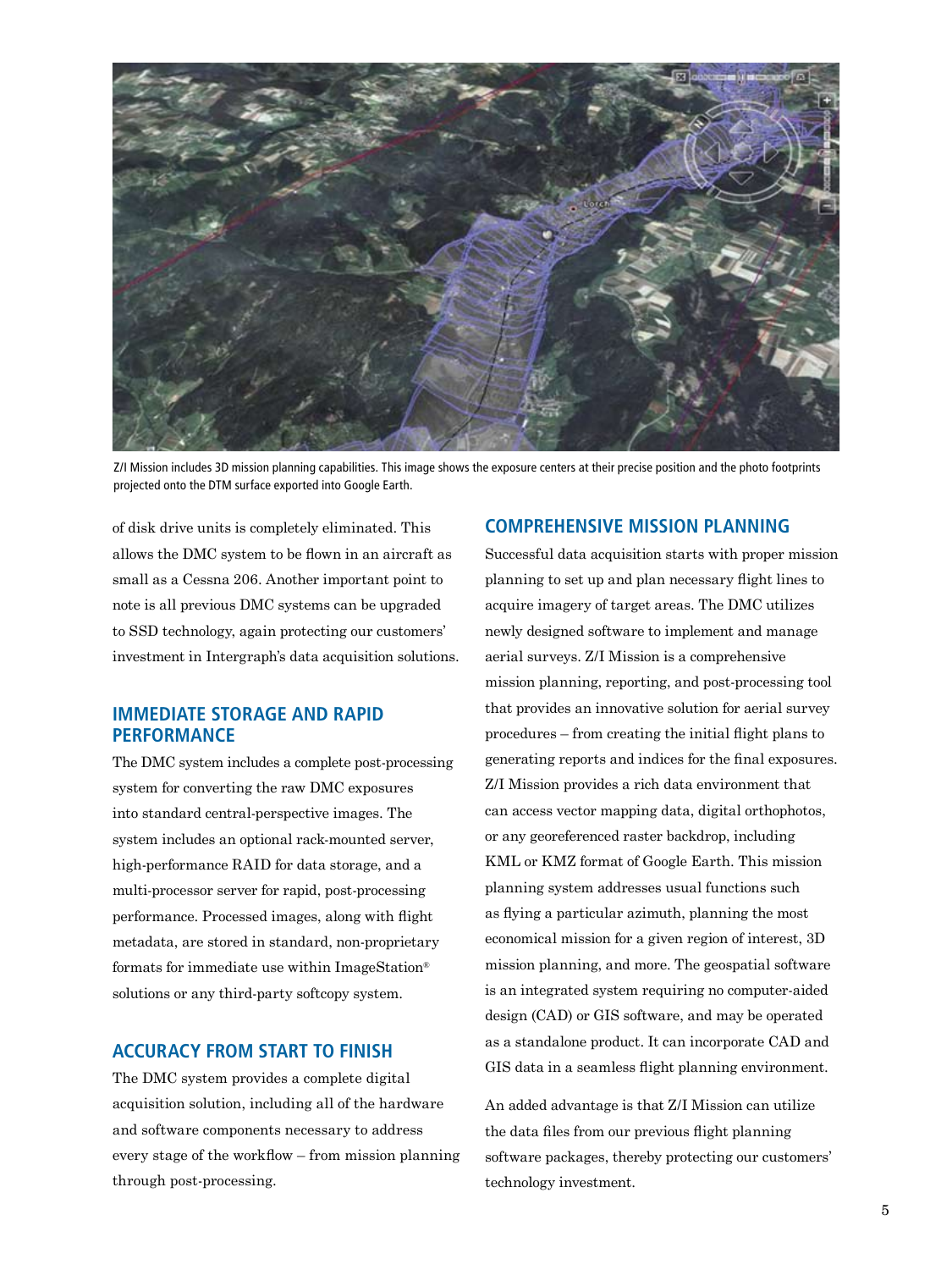# **Integrated sensors and in-flight feedback**

A tight coupling between the mission planning and photo flight operations, along with applications that perform automatic V/H and drift correction, eliminates the use of multiple tools and programs to convert and assemble the data for a photo flight and results in more efficient photo flights. The DMC system seamlessly integrates with Z/I Inflight to reach the highest possible level of automatic system control and monitoring of the camera. The FMS console gives the operator complete control of the DMC as well as an interface to all sensors within the airborne system. This includes the image acquisition sensors and the auxiliary sensors such as GPS, Gyro Stabilized Suspension Mount, inertial measurement unit (IMU), and more.

The flight management segment of the Z/I Inflight system manages the sensor environment during the actual data acquisition process of the photo flight. The DMC system moves this technology to the next generation by fully integrating the on-board systems and providing a modular architecture that allows the integration of additional sensors – multi-sensor platforms and ancillary mission support sensors, such as an optional IMU.



Intergraph's pilot display interface gives you easy readability.

Z/I Inflight also incorporates a video camera to facilitate and enhance its ability to control and command attached sensors. The video camera is an intrinsic part of the base system and provides input for several functions. First, it serves as the input device to provide real-time feedback to the camera operator on the ground coverage of the sensor. The video framegrabber can be synchronized with the sensor trigger to acquire a low-resolution video image of each image taken. A second function of the video images is to provide input to a computation algorithm within the sensor control that, combined with input from the GPS, performs a V/H computation used for FMC input for



#### **Xupu Bridge, Shanghai, China**

Completed in 1997, the Xupu Bridge spans the Huanpu Rier suspended by 240 cables and boasts a 590 meter-long deck. The engineering feat is captured using a DMC system. Image courtesy of Xing Tian Di Information Technology Co. Ltd.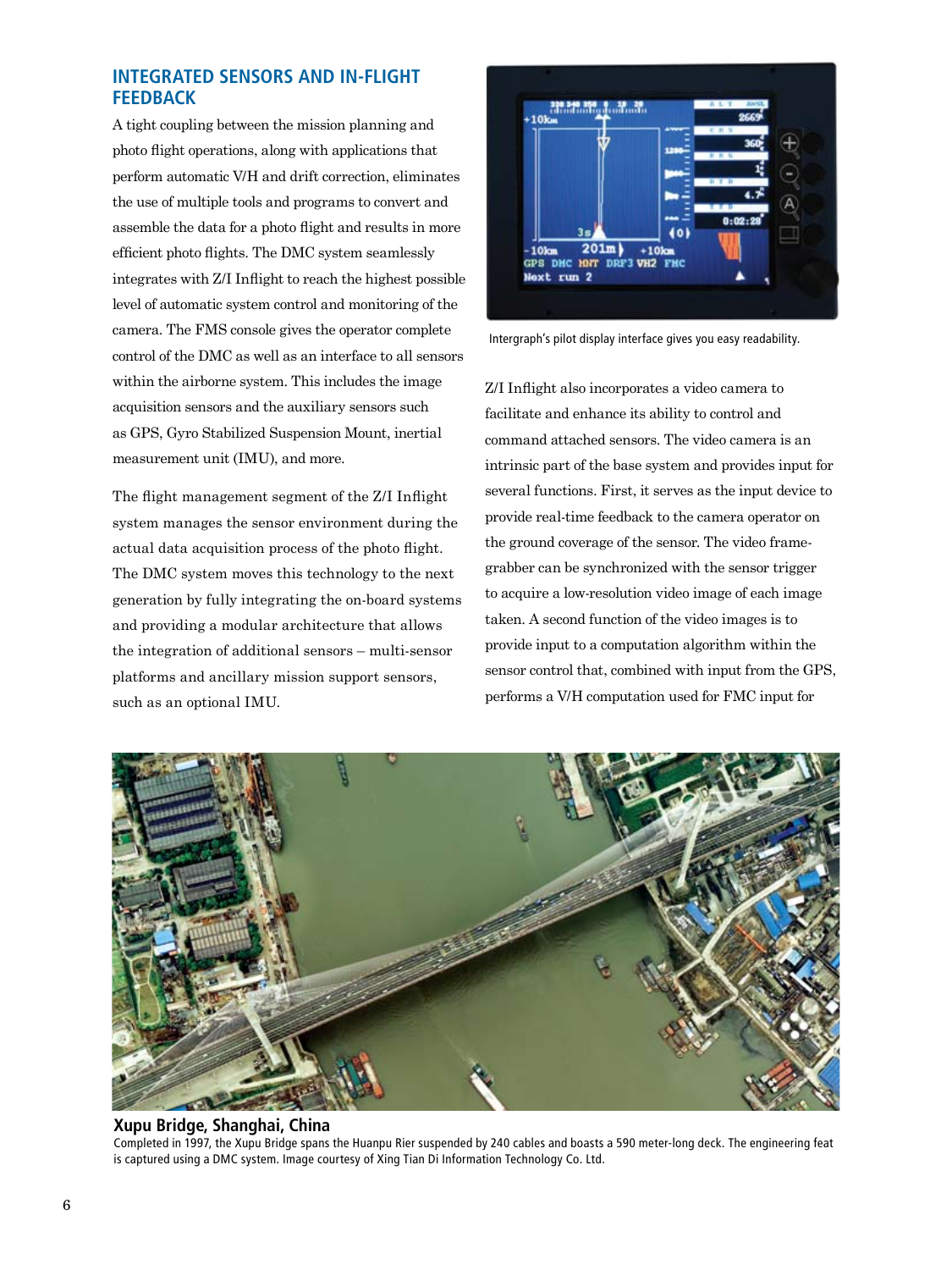the sensor. A third function of the video images is to provide input to the sensor control for a platform drift angle calculation. This calculation is used to drive the drift control of the stabilized Z/I Mount and to compensate the drift angle. As another option, if the system uses an optional IMU, measurements taken directly from the IMU can control the drift of the DMC.

Once the flight mission is planned, the information from the mission planning workstation is transferred to the FMS in preparation for photo flights via a USB memory stick. During the photo flight, Z/I Inflight records camera statistics, including video thumbnails, for analysis during the mission for post-mission review and processing. An optional IMU can be integrated directly inside the camera frame, minimizing the length of the lever arm for optimal coupling to the system and making it possible to work without ground control or with a reduced set of ground control points. Z/I Inflight can also control standard film-based cameras such as the RMK TOP systems, allowing quick interchanges between film-based and digital systems within the same aircraft using the same control interface.

# **Rapid data access**

Upon completion of the photo flight, the DMC provides a quick analysis of the success of the mission and enables a seamless flow of the acquired data into the digital workflow. Mission data is transferred from the on-board system directly onto the SSD, along with all other flight information. This eliminates the need for other media and keeps all flight data in one place for easy access and transfer.

During the photo flight, the operator can utilize the Airborne On-board Project Viewer (AOPV) to assemble the video thumbnails into a rough mosaic of the flight thus far to judge the quality of the imagery taken. For example, the operator can use the AOPV to view the images in detail while looking for cloud or cloud shadows. Imagery can then be immediately replaced as necessary by reflying at that time rather than at a later date, thereby saving significant time and money.

For missions involving multi-day remote operations, the latest Copy Station and Readout Station solutions provide extremely fast data copy from the SSDs. Copy Station is a mobile server with LCD display and keyboard in a rugged aluminum chassis. It contains 2 x 640 GB SATA disk arrays with a high-speed data interface, and can copy two of the previous generation FDS in about an hour. Copying 1,000 image FSD takes only about 40 minutes. Data post-processing in the field is also possible on this machine.

The Readout Station is a field copy device with built-in computer and SSD adaptor. It can copy to a variety of devices, including LT04 high-speed tape.

The true systems' approach of the post-processing system design is evident through the immediate availability of the planning information in the overall data management of the production system. Mission reporting available in the Z/I Mission software automatically sets up the project information when the data is downloaded. Project management systems can be automatically populated with the actual mission data.

With Intergraph's ImageStation Photogrammetric Manager, the planning information will automatically generate project information such as camera name, flight line IDs, photo IDs, photo center parameters, and more. This ensures a smooth, post-flight workflow. Planned data within the management system is updated with the actual mission parameters. For example, planned photo centers are updated to reflect true photo centers.



The Solid State Disk Readout Station (left) and the Flight Data Storage Copy Station (right) each offer the perfect solution for field data copy of raw DMC data.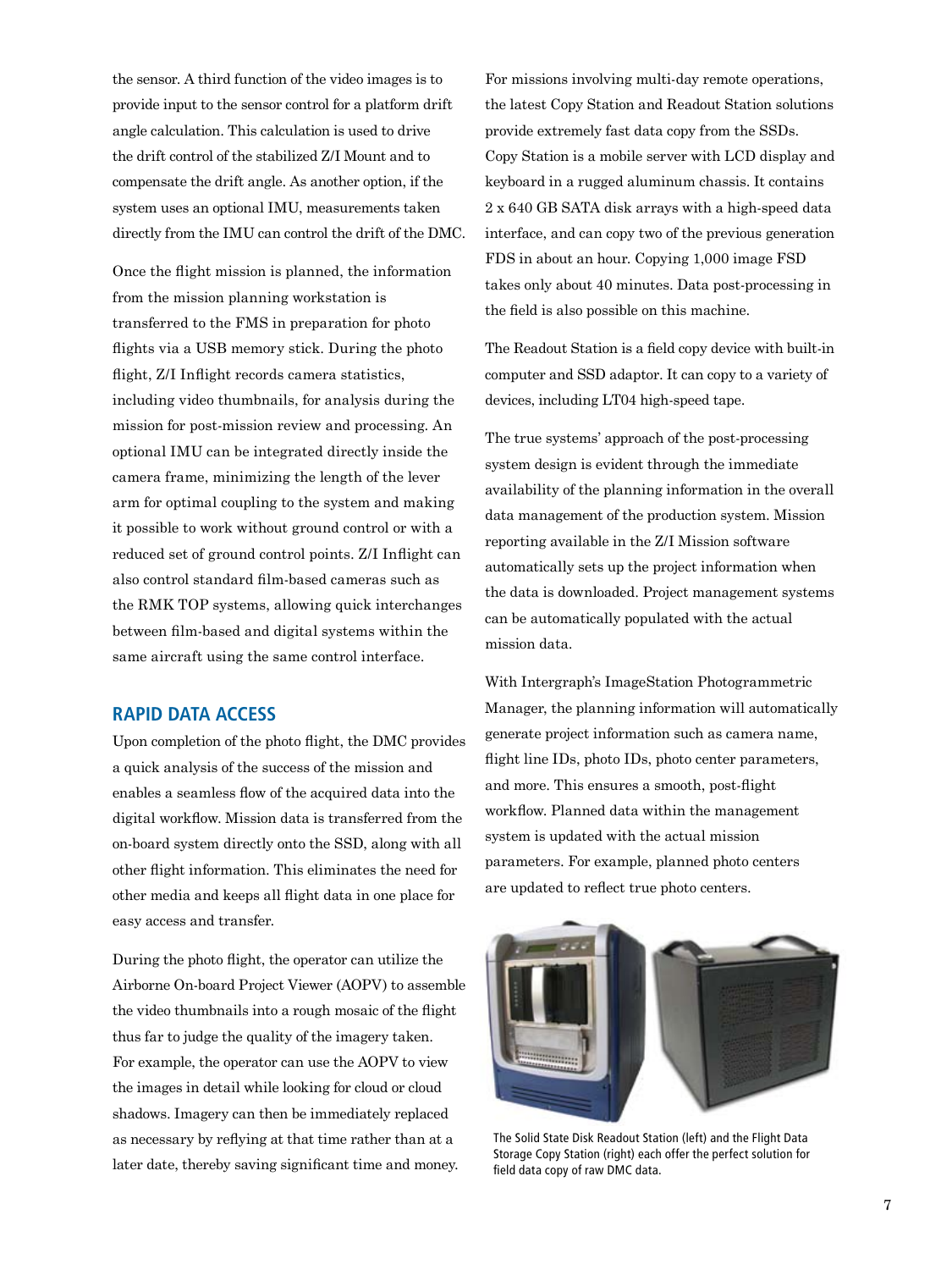If the mission is output into TerraShare®, Intergraph's automated data management system, as the actual images are introduced into the system, the data management system graphically indicates the status of the project through a symbolic representation. This allows the production manager to assign operators to the project in a phased manner.

#### **Simplified post-processing**

Once the images are acquired and the photo flight is complete, the imagery and actual mission parameters are downloaded from the SSD cartridge. The DMC post-processing system outputs images from the raw image data stored on the SSD. The ImageViewer software is used to preview actual post-flight image data, particularly for multi-day missions unable to return to home base.

Post-processing is completed in two steps: radiometric processing and geometric processing. Through the DMC post-processing software interface, the user enters parameters that specify the processing step options. First, the raw image data from the SSD is radiometrically processed to compensate for the effects of vignetting, aperture, and other radiometric factors. The intermediate images, generated from radiometric processing, are written to the RAID storage. Once this step is complete, the SSD may be removed and returned to the camera. The intermediate images are then geometrically corrected for lens distortion and tilt and combined by a mosaicking module.

The post-processing software can produce several different types of output files from the set of raw images stored on the SSD. These outputs include high resolution 7,680 x 13,824 panchromatic; color (RGB) and color infrared; and lower color resolution (2048 x 3072) outputs (color [RGB], color infrared, four band, and near infrared).

With even higher geometric accuracy and improved color (Brovey pan-sharpening) processing options, PPS produces the highest possible quality output data in high throughput data processing situations.

#### **Components**

The DMC system includes the following components:

- $\blacksquare$  DMC main camera assembly
	- $\blacksquare$ 4 high-resolution 7k x 4k PAN camera heads
	- $\blacksquare$ 4 multispectral 3k x 2k camera heads
	- $\blacksquare$ Camera electronic unit
	- $\blacksquare$  1 SSD cartridge with 1,200 image capacity (approximately 330 GB) replaceable in flight. Extra cartridges are available.
- $Z/I$  Mission software
- Z/I Inflight, including the following components:
	- ■Inflight core software
	- <sup>n</sup> Inflight sensor control module for the DMC
	- <sup>n</sup> Integrated computer system (eliminates the need for a laptop computer)
	- Video camera
	- $\blacksquare$  Pilot display
- Z/I Mount Gyro Stabilized Camera Suspension Mount
- Z/I Mount Adapter Ring Kit
- $\blacksquare$  Turnkey post-processing application software for converting raw DMC imagery to "ready-to-use" images
- Installation supervision
- $\blacksquare$  One-week operational training



The Z/I Mount allows you to take highly accurate images even in challenging flight conditions.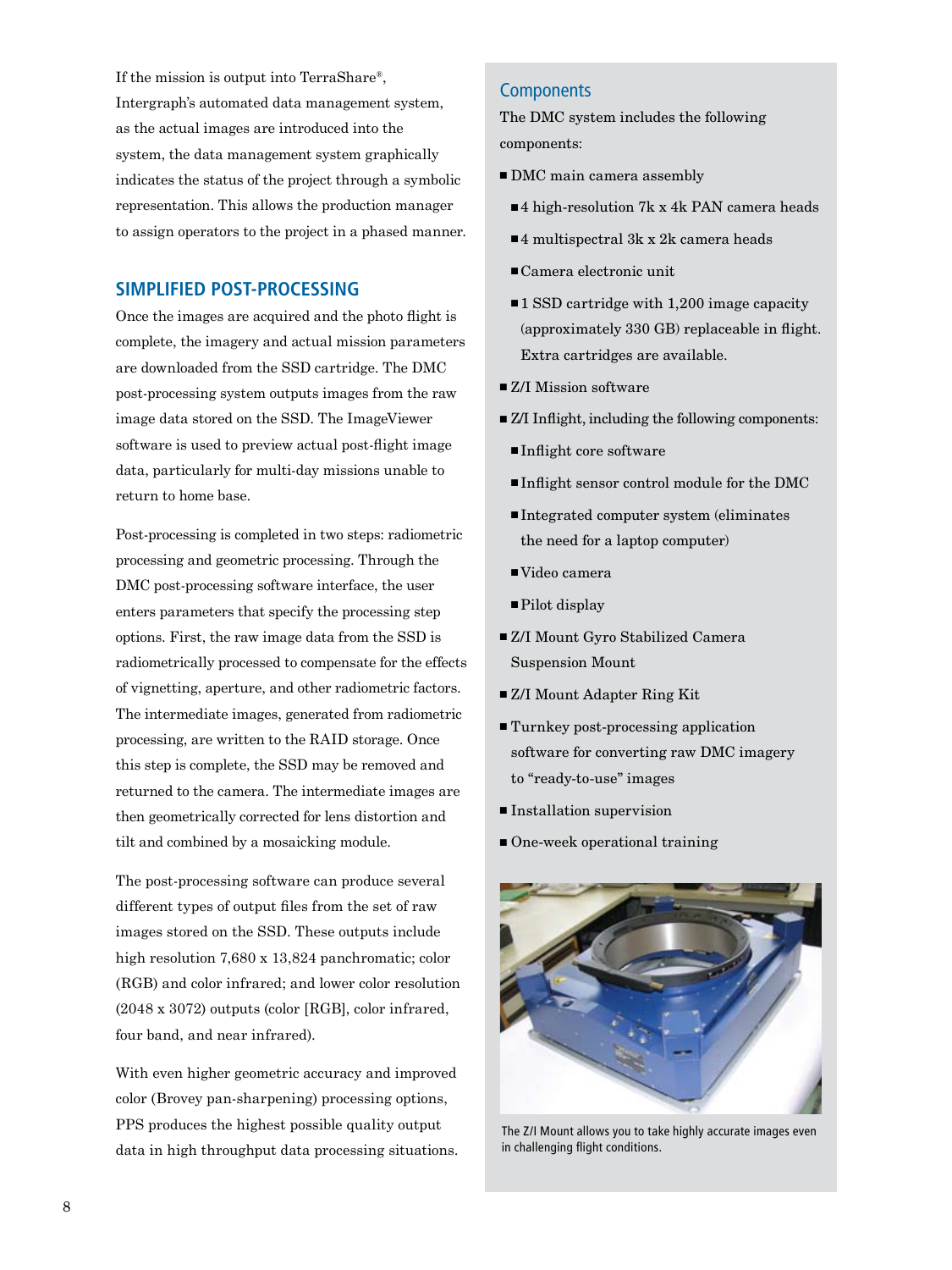The output image data resulting from these processing steps can be transferred to a data management system, such as TerraShare, where it can be archived or distributed to the destination defined by the operator. Digital measurement in support of triangulation or input into an automatic triangulation process can proceed immediately rather than delaying the start of production until the entire project has been scanned.

#### **Data accuracy**

Imagery from the DMC is ready for the exploitation process within the end-to-end workflow. The accuracy of the data produced by the DMC enables a more automated process for downstream applications, thus resulting in faster throughput. After post-processing, imagery can immediately be brought into all stages of the photogrammetric workflow – aerotriangulation, feature collection, DTM generation, orthorectification, and more. Whether you employ the complete photogrammetry suite or third-party digital photogrammetry software, the DMC provides the imagery you need to meet the demands for small- or large-scale mapping at engineering-scale accuracy.

#### **IMMEDIATELY ACCESSIBLE ACCURACY**

The adoption of a digital workflow for aerial photo flight missions results in the need to manage and store large quantities of image data. TerraShare makes this possible by streamlining and speeding the distribution and retrieval process with enterprise production management tools designed specifically for the earth imaging market.

TerraShare is Intergraph's cost-effective, automated data management system. It provides accessible and secure long-term storage and management of digital imagery files, DTMs, vector data, and geospatial information in a work group or enterprise setting. The modular integrated design of TerraShare addresses geodata management and distribution needs within a single environment – regardless of the number of operational workflows that exist in the organization.



**San Miguel de La Palma Island, Canary Islands, Spain** Image courtesy of Stereocarto, S.L., Spain.

# **Accuracy for market advantage**

The DMC system is capable of tackling the challenges of tough environmental conditions and the demands of daily project workloads and deadlines for multiple or large projects. With other systems, time of day and unfavorable weather conditions pose obstacles to achieving the best results in one flight. With high flexibility to allow recording of complete data by varying altitude and aircraft speed, the DMC ensures the maximum capture rate is achieved despite flight conditions. And with embedded technology to capture multispectral and panchromatic images in one flow, an on-board video image control can help identify environmental changes. Issues such as reflections and shadowing can be detected immediately so blocks or strips can be reshot during the same mission, avoiding landing and post-mission reflights.

In addition, the DMC offers a first, on-site quality check of acquired images without the delay associated with film processing, thereby helping to simplify logistics for out-bound missions and flights covering areas with restricted permissions. Designed to give flight companies a market advantage as they deliver extremely accurate data for imagery or as the basis for exploitation processes, the DMC vastly improves productivity in acquiring data by providing the following capabilities:

 $\blacksquare$  A complete digital workflow adds precision and efficiency to earth data capture. With the camera, on-board data storage, airborne system management, and post-processing hardware and software, the DMC addresses every stage of the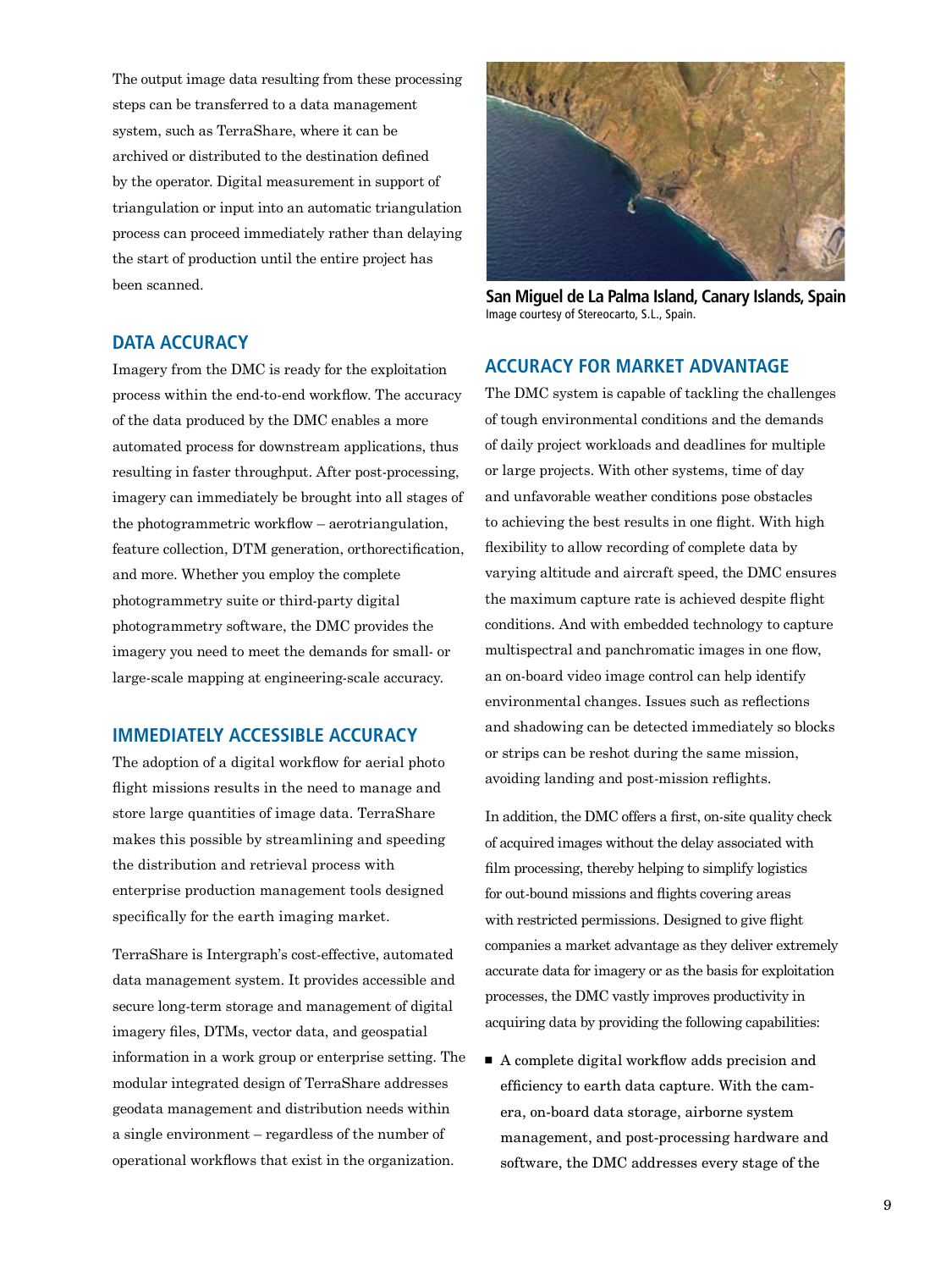# Specifications

- $\blacksquare$  4 high-resolution 7K x 4K panchromatic cameras
- Final output image: 7,680 x 13,824 pixels
- Field of view:  $69.3^\circ$  cross track x  $42^\circ$ along track
- Lens system:  $4: x f = 120$ mm/f:4.0
- $\blacksquare$  Four multispectral  $3K \times 2K$  cameras: red, green, blue, and near infrared
	- $\blacksquare$  Spectral sensitivity:
		- <sup>n</sup> Blue: 400-580 nm
		- Green:  $500-650$  nm
		- $\blacksquare$  Red: 590-675 nm
		- Near infrared: 675-850 nm
		- Near infrared alternate: 740-850 nm
		- <sup>n</sup> Custom filters available upon request
- $\blacksquare$  Final output image pan-sharpened RGB or CIR: 7,680 x13,824 pixels
- Lens system:  $4: x f = 25mm/f:4.0$
- $\blacksquare$  <br> Shutters and f-stop: continuously variable 1/50 – 1/300 sec f/4-f/22
- $\blacksquare$  SSD in-camera removable storage, capacity  $330$  GB  $\sim$  1,200 images. Extra cartridges available.
- Maximum frame rate: 2.1 sec/image.
- $\blacksquare$  Radiometric resolution: 12 bit (all cameras)
- $\blacksquare$  Operation envelope: up to 8,000 meters (non-pressurized)
- $\blacksquare$  Camera weight: 88 kg
- $\blacksquare$  Z/I Mount weight: 48 kg

workflow – from mission planning through postprocessing – to capitalize on the accuracy, speed, and simplicity of digital technology.

- CCD frame sensor technology delivers the best geometric accuracy. The DMC is designed around matrix array CCD imaging elements to ensure rigid image geometry equivalent to a precision-film platen. Furthermore, the DMC extends the size of array CCDs by amalgamating eight individual array cameras into a composite system.
- $\blacksquare$  FMC eliminates image blur. Operating in Time Delayed Integration (TDI) mode, fully electronic FMC greatly extends the operating envelope by compensating for much higher V/H ratios than mechanical systems. Enabling a large sensor area along the flight strip allows long exposure times while maintaining safe air speeds with a fixed wing aircraft at low altitudes.
- Twelve-bit per pixel radiometric resolution ensures exceptional image clarity. Twelve-bit data depth enables better exposure sensitivity, allowing details to be recorded on the CCD even in bright or dark exposures due to reflections, shadowing, or clouds, thus increasing the number of flying days considered acceptable.
- $\blacksquare$  Imagery is ready for the direct production of all types of mapping and image analysis activities and products. Based on proven, central-perspective geometry that is currently employed in all commercial softcopy photogrammetric systems, imagery collected from the DMC is ready for the exploitation process without the addition of front-end software modules.
- Modular system ensures access to the latest, most advanced aerial photogrammetric functionality. Equipped with next-generation technology in electronics, optic design, storage media, and sensor technology for the best aerial photogrammetric functionality available, the DMC's modular design also offers the flexibility to interchange components with new, proven technology as it becomes available.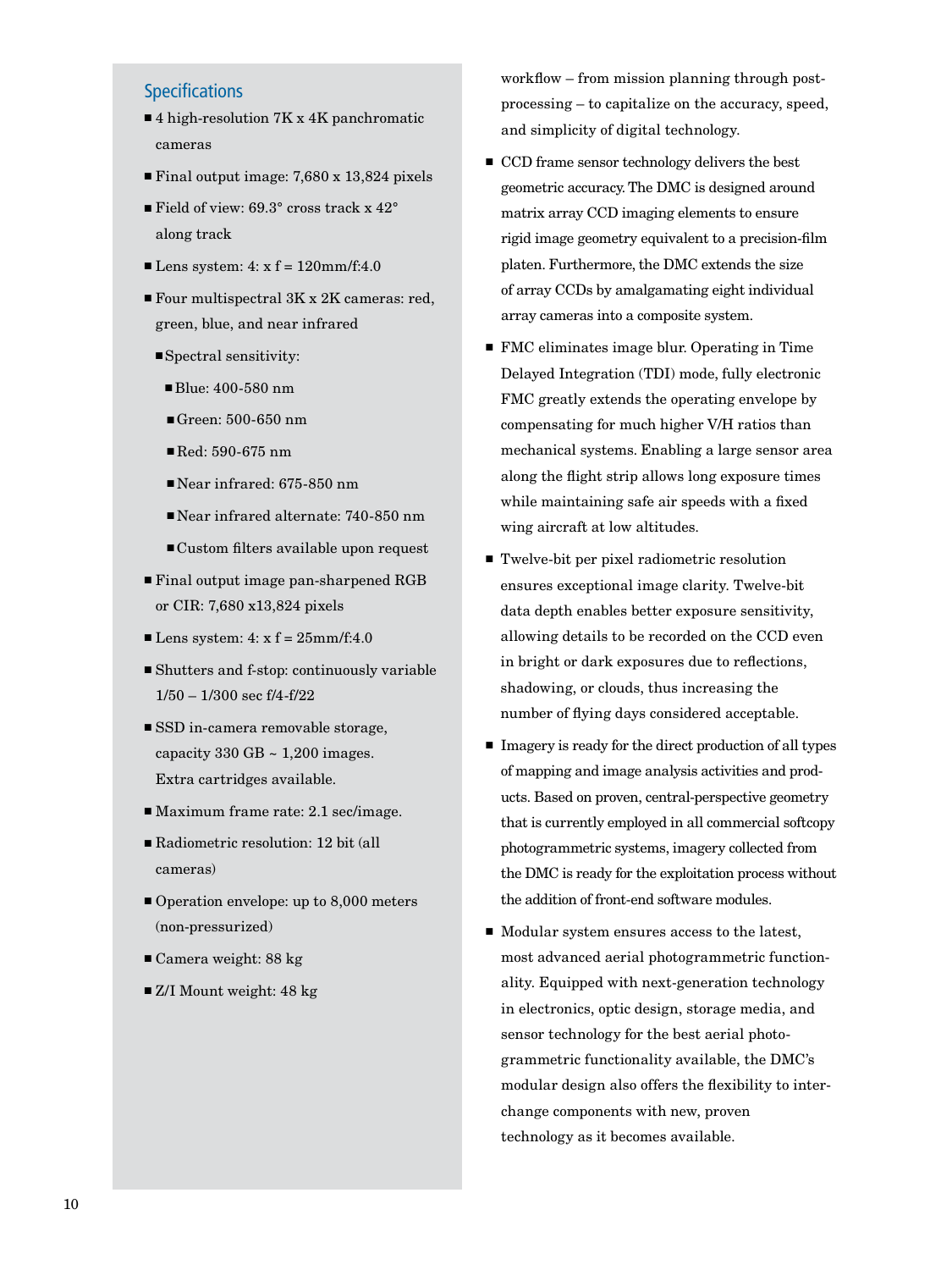#### Integrated Photogrammetric Workflow

With the ImageStation photogrammetric software suite, GIS and remote sensing deliverables can be produced easily and efficiently in a reliable, integrated environment. ImageStation features innovative and flexible functionality for project and data management, scanning, orientation and triangulation, feature collection, DTM generation, and orthophoto generation. The ImageStation suite of products includes:

- <sup>n</sup> ImageStation Photogrammetric Manager – Provides the photogrammetric data management tools required for a production workflow, including features to perform bulk input and output of photogrammetric data and to archive and restore projects.
- ImageStation Digital Mensuration -Provides a powerful, multi-image point transfer and measurement environment for a photogrammetric triangulation workflow.
- $\blacksquare$  ImageStation Automatic Triangulation An automatic image point extraction and triangulation package that delivers the best-matched, multi-ray tie points by using robust, built-in bundle adjustment during all the phases of the image matching operation.
- ImageStation Stereo Display/Feature Collection – Provides easy-to-use tools for interactively collecting map feature geometry (2D and 3D) and attributes.
- ImageStation DTM Collection Provides an interactive method for collecting DTM data, elevation points, breaklines, and other geomorphologic features in stereo models.
- ImageStation Automatic Elevations Provides automatic extraction of DTM elevation points from aerial or satellite stereo imagery.
- Large-capacity data storage increases data-capture capability. Our lightweight SSD system contains no moving parts for superior performance and reliability. SSD's RAM system will store 1,200 images and can be changed during flight operations providing unlimited storage capacity. This is the equivalent of more than two 500 foot film rolls.
- Simultaneous capture of panchromatic and multispectral data in one pass speeds successful mission completion. The unique camera assembly of four high-resolution 7k x 4k panchromatic camera heads and four 3k x 2k multispectral camera heads captures exactly the same portion of the earth's surface in one exposure. Image output from one exposure includes a full-resolution panchromatic output (7680 x 13824). The red, green, blue, and near-infrared outputs maintain a 3K x 2K resolution but are co-registered to and cover the entire panchromatic scene.

#### **Why switch to digital?**

Undeniably, digital cameras offer clear advantages over film-based cameras. The most significant advances the DMC provides over a film-based approach include:

- Superior radiometric resolution
- Increased accuracy of photogrammetric measurements
- Reduction of materials and labor costs to produce digital imagery
- $\blacksquare$  Faster turnaround time from flight to image data
- Multispectral image acquisition during one flight
- **Electronic FMC**
- $\blacksquare$  Clean digital data for better-quality image products (orthos)
- $\blacksquare$  Enables more potential flying days and flying hours per day
- $\blacksquare$  Completely digital workflow throughout GIS and remote sensing projects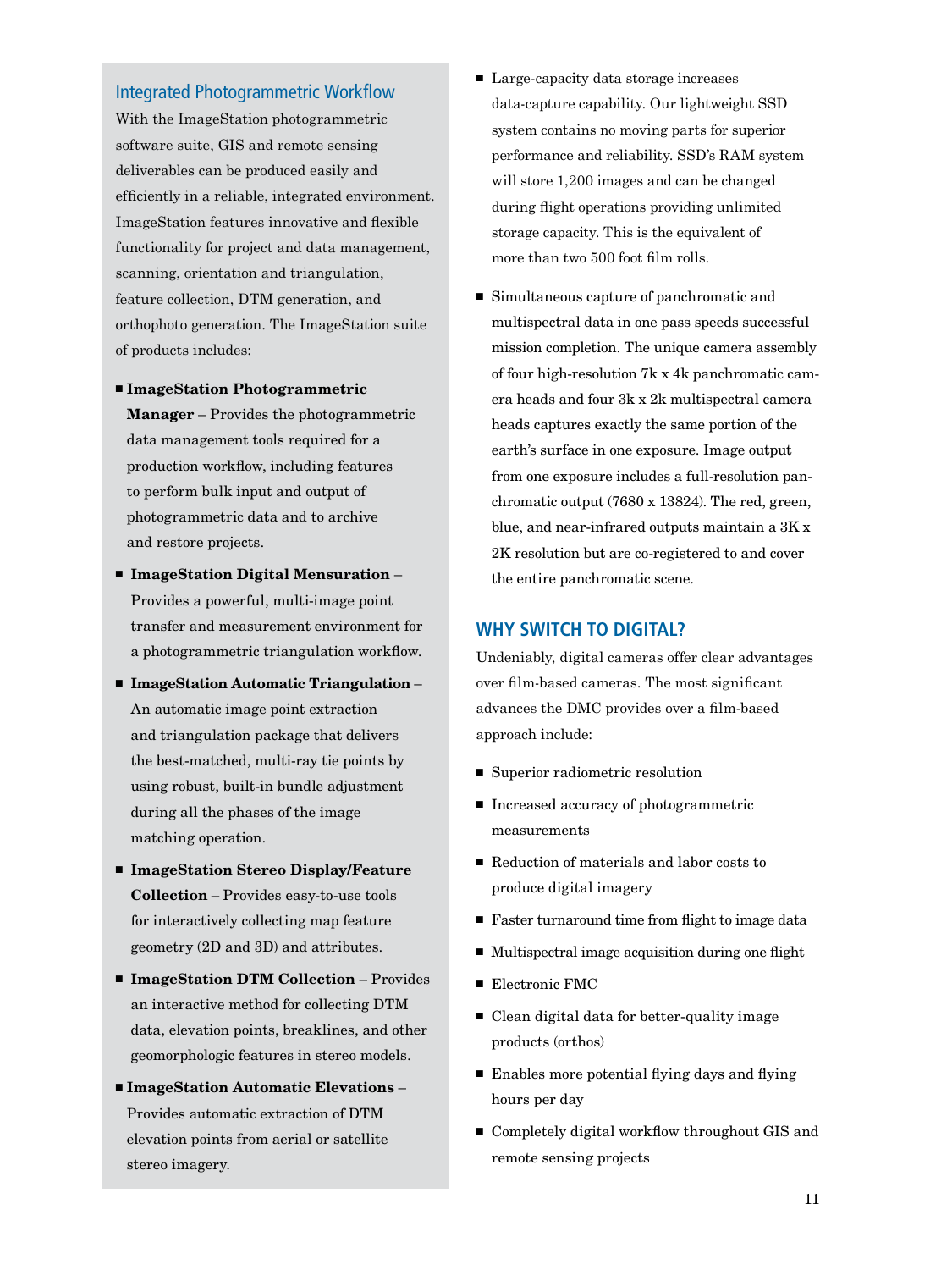Additional advantages provided by the DMC compared to other large-format digital cameras include:

- $\blacksquare$  The only totally field-serviceable, completely self-calibrating, large-format frame sensor in the world; modular design ensures it does not have to go back to the factory, giving you far greater uptime than other large format sensors
- $\blacksquare$  Best optics module on the market, featuring extended signal quality and high image contrast from Carl Zeiss
- Pressure-compensated lenses for stable focal length
- $\blacksquare$  Custom-built, stable, and reliable shutters designed for airborne operation with only seven moving parts; automatically synchronized and self-adjusting
- $\blacksquare$  Independent aperture settings on all eight heads with auto or manual exposure
- Robust and reliable camera frame design
- Gyro-stabilized digital  $Z/I$  Mount ensures quality images during extreme flight conditions
- Easy-to-use  $Z/I$  Inflight FMS with new in-flight control utilities and integrated computer (separate laptop computer no longer required)
- Modular commercial off-the-shelf (COTS), peripheral hardware design, enabling easy upgrade of components (e.g., electronic boards, hard disks)
- $\blacksquare$  High-grade industry components for safe and reliable aircraft installation and operation (highgrade connectors, environmental tests against DO160, a minimum of cable connections, crash load tests against DO160, acceptance tests against RTCA/DO160D, and ISO 7137 for flight height up to 8,000 meters in non-pressurized aircraft)
- CAN logger for remote diagnostics and proactive maintenance
- $\blacksquare$  Flexible field data transfer concept for all types of project scenarios (direct post-processing, field data copy, field data post-processing, removable media for data transfer)
- Post-processing software offers users a wide variety of different output formats (B/W, RGB, CIR, 4-channel TIFF)
- Standard computer hardware for image data post-processing
- $\blacksquare$  Complete camera system, including all components and peripherals, provided through a single source
- $\blacksquare$  Customizable solution; components already available can be integrated (e.g., camera mount, sensor management, computer hardware)
- $\blacksquare$  Complete photogrammetric softcopy solution can be provided from a single source
- $\blacksquare$  Product quality and operational stability provide operational cost savings for the user
- Worldwide service network ensuring on-site service in more than 70 countries
- $\blacksquare$  "Central perspective" image data similar to analog aerial images
- Optional GPS/IMU system
- $\blacksquare$  Outstanding results even in unfavorable weather/lowlight conditions



**MGGP Aero, Kosciuszko Square, Gdynia, Poland** Image courtesy of MGGP Aero SP z o.o.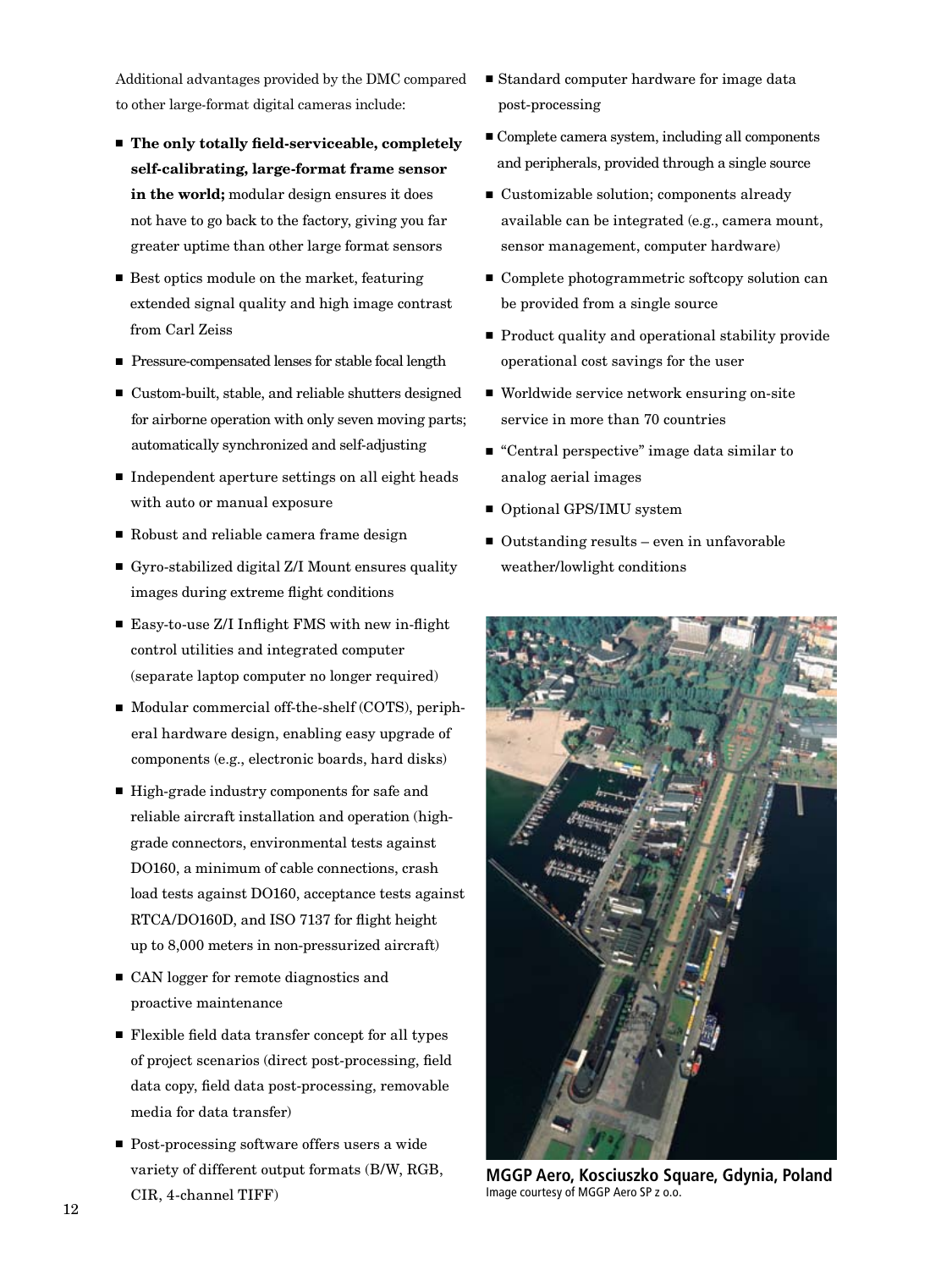# About Intergraph

Intergraph Corporation is the leading global provider of spatial information management (SIM) software. Security organizations, businesses, and governments in more than 60 countries rely on the company's spatial technology and services to make better and faster operational decisions. Intergraph's customers organize vast amounts of complex data into understandable visual representations, creating intelligent maps, managing assets, building and operating better plants and ships, and protecting critical infrastructure and millions of people around the world.

For more information, visit www.intergraph.com.